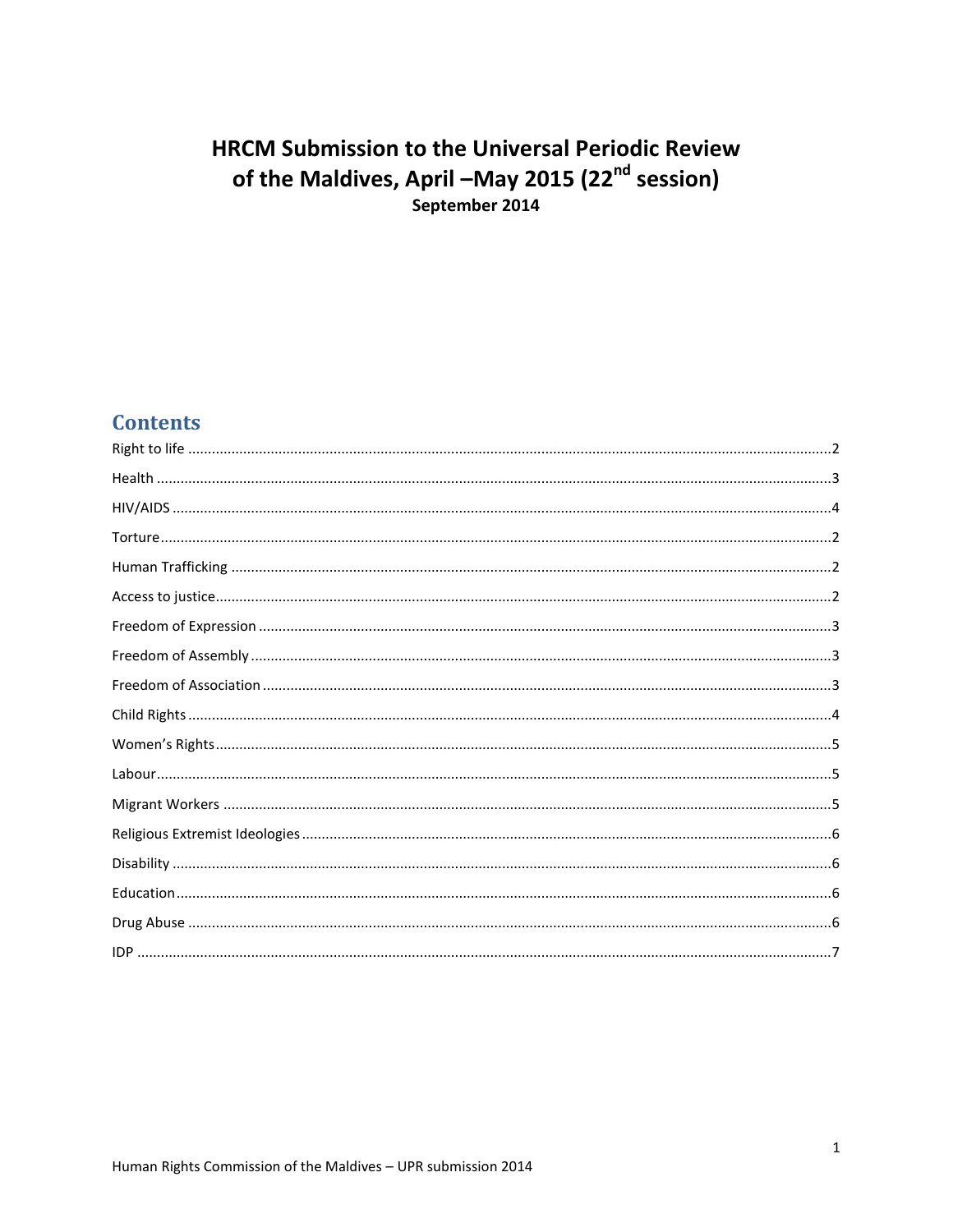# <span id="page-1-0"></span>**Right to life**

1. In recent years, gang violence and murders have increased at an alarming level (ANNEX 2). A study shows that many of these gang related violence are linked to politicians or business persons who pay gangs to carry out violent acts<sup>1</sup>. Yet, state has been unsuccessful in effectively addressing this issue. So far 21 murder cases were recorded since 2010, most of which were gang related.

*Take immediate action to eliminate gang related violence. Develop long-term plans to ensure the security of persons.* 

# <span id="page-1-2"></span>**Human Trafficking**

- 2. Children are involved in commercial sex work.<sup>2</sup> Many children migrate to Male' from atolls for education, remain vulnerable to domestic servitude and sexual harassment by host families.
- 3. There are countless reports of exploitation of migrant workers through fraudulent recruitment practices by their agents, withholding of wages and confiscation of passports.<sup>3</sup> Shelters to accommodate trafficking victims and support services are not operational. Lack of resources and capacity appear to be a challenge faced by authorities in establishment of institutional mechanisms and to implement the Anti-Human Trafficking Act. Thus efforts to facilitate redress to victims remain disproportionate to a deteriorating situation.

*Take concerted efforts to implement Anti-Human Trafficking Act*

#### <span id="page-1-1"></span>**Torture**

- 4. People are very much concerned about law enforcement officials conducting acts of torture.<sup>4</sup> A total of 304 torture allegations have been lodged at HRCM of which 74 allegations have been investigated from 2010 to July 2014. However, none of these cases were sent to prosecution due to lack of enough evidence to prove them in a court of law.
- 5. The most pressing issues observed in prisons are the lack of categorization, unavailability of rehabilitation and reintegration programs, unnecessary strip-search and disproportionate disciplinary measures towards male prisoners and minors. In custodials, issue of overcrowding, handcuffing for indefinite periods, extended detention for investigation purposes and failure to collate data in a systematic way are areas suggested for improvement over the years. In the only psychiatric institution of State, despite continuous recommendations for change, geriatric patients and patients enduring mental illnesses and PWD are accommodated without proper categorization. Institution for children under State care is heavily under-staffed. Inappropriate disciplinary measures against children under de facto detention persist in most institutions sheltering juveniles. *Establish mechanisms and procedures protecting the psychological and physical wellbeing of children under state care and those deprived of their liberty.*

#### <span id="page-1-3"></span>**Access to justice**

- 6. Enforcement of Penal Code is a positive development towards a better legislative framework. However, due to shortfalls in judicial system, functioning of the judiciary is often questionable on various grounds including independence, transparency, interference, influence, competency, consistency, and accessibility.<sup>5</sup> State responded to UN Special Rapporteur on the Independence of Judges and Lawyers as trying to undermine the country's court system.<sup>6</sup> ICJ has issued a number of recommendations to build competency of judiciary with no progressive action by the state.
- 7. According to TM, majority of public lack confidence in the court system.<sup>78</sup> Majority of cases, both criminal and civil, often get delayed for more than a year, and is prosecuted in capital which forces plaintiffs and defendants from atolls to travel to and stay in capital, which is costly.
- 8. Judicial system is controlled and influenced by the Supreme Court weakening judicial powers vested in other superior and lower courts. Supreme Court issued a circular ordering all state institutions not to communicate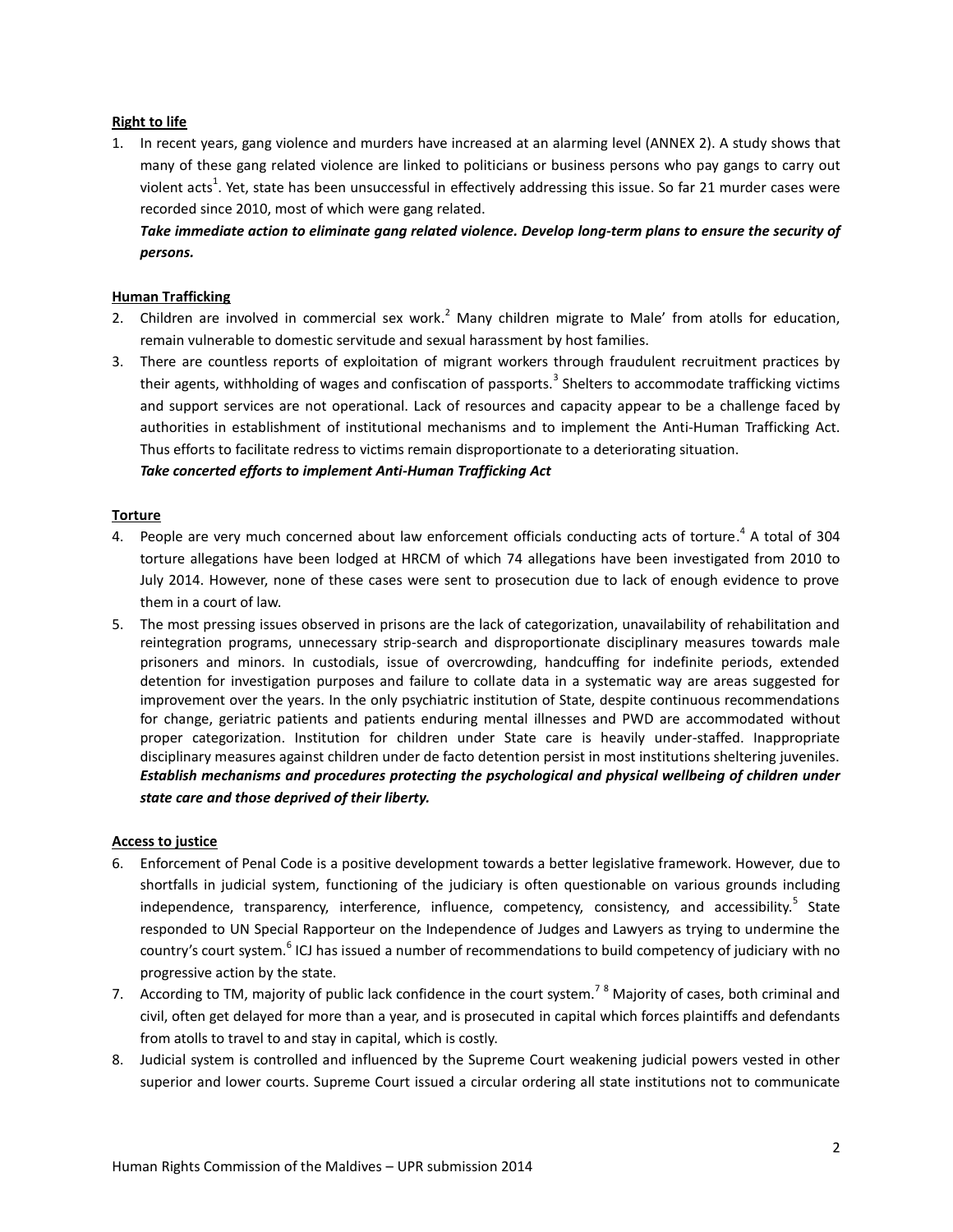to individual courts regarding any information related to judiciary except through Supreme Court.<sup>9</sup> HRCM is facing difficulties in gathering information related to Judiciary due to lack of cooperation.

*Adopt recommendations issued by Special Rapporteur and ICJ. Codify and harmonize Shari'ah Law and common law in accordance with the Constitution. Enact important laws leaving no room for inconsistencies in judicial decision making.*

# <span id="page-2-1"></span>**Freedom of Expression**

- 9. Although Constitution assures its citizen the freedom of thought and expression, there are no laws which guarantee freedom of expression in the Maldives. Parliament Privileges Act can be used to force journalist to reveal their source, which could undermine the constitutional protection that journalists currently enjoy.
- 10. There have been many reports of death threats to media persons and parliament members. State is yet to take realistic action to address these threats. The recent disappearance of Ahmed Rizwan Abdullah, a journalist and human rights advocate is of critical concern. 10

*Take measures to address issue of threats and intimidation directed to parliamentarians, journalists and civil society activists to ensure their safety.*

# <span id="page-2-2"></span>**Freedom of Assembly**

- 11. Political instability in 2012 resulted in a series of intense demonstrations. HRCM observed during dispersal of demonstrations MPS used disproportionate force which was at times discriminatory towards political parties, excessive and disproportionate use of pepper spray at protestors, inconsistency in issuing warnings before dispersal and obstruction of media.<sup>11</sup> It was evident that some demonstrators were subjected to torture at the time of arrest.<sup>12</sup>
- 12. While recently endorsed Freedom of Peaceful Assembly Act encompasses positive developments, HRCM raised concerns over provisions of geographical limitations, lack of guidance on control of counter assemblies and requirement to accredit reporters.<sup>13</sup>

*Amend the Act in compliance with ICCPR. Incorporate international best practices and human rights standards into existing public order training. Take action against officers who violate the laws, eliminating room for impunity.*

#### <span id="page-2-3"></span>**Freedom of Association**

13. Some NGO's advocating human rights and democracy have been subjected to intimidation by state actors and their freedom of association and expression have been hindered.<sup>14</sup> In the absence of trade unions, workers' associations undertake their role.<sup>15</sup> An Act on Industrial and Labor Relations is yet to be enacted, thus legal gap remain as an obstacle to functioning of trade unions. Members of trade unions remain intimidated to disclose membership to employers as members face reprisals such as termination of employment. This is common among workers in the areas of tourism and seaports. Lack of transparency in distribution of service charge is a major reason for strike in tourism industry while not receiving full payment of overtime pay is a grave concern raised by Teachers' Association. Union members face numerous difficulties in exercising collective bargaining, tripartite consultations and work stoppage, as proper legal mechanism is not in place for dispute resolution. *Amend legislation on associations and enact law on industrial relations.*

#### <span id="page-2-0"></span>**Health**

14. Health services are not easily accessible and available in atolls and lack healthcare professionals such as gynecologists and pediatricians.<sup>16</sup>Public has no trust in the healthcare system due to many avoidable health incidents and sensitive medical information of patients being leaked.<sup>17</sup>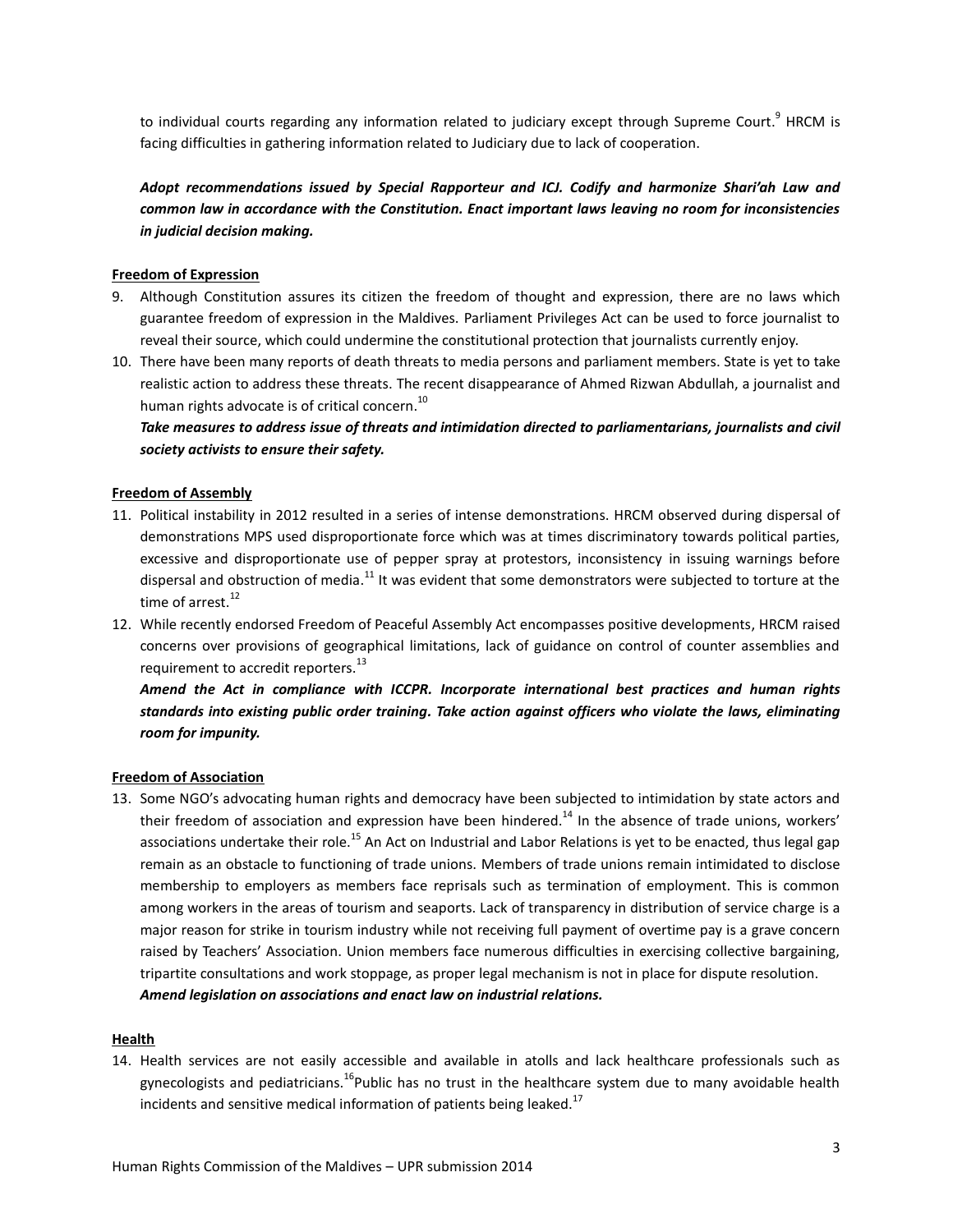15. Frequent media reports about infanticide and abandonment of infants, plus prevalence of illegal and unsafe abortions indicate that sexual relations among adolescents and unmarried adults are common.<sup>18 19</sup> Access to contraceptives and contraceptive information is limited to married couples to a certain degree in atolls. Furthermore, age appropriate sex education is not provided in schools and parents are not aware of the importance of such education. 20

#### **HIV/AIDS**

<span id="page-3-0"></span>16. The health system is not ready to address a potential HIV outbreak as it lacks prevention programs and specialized care for population groups at risk. HPA mandated with HIV/AIDS prevention/control is not adequately funded and lacks capacity to lay down such a system. There are no prevention services for high risk groups, increasing the risk of spreading HIV.<sup>2122</sup> High risk factors including sharing of needles to inject drugs, high sexual activity among adolescents and youth could contribute to an increased prevalence of HIV/AIDS.<sup>23</sup>It is alarming that there is no screening system for HIV/AIDS and STI in the prison system; considering some of the identified HIV patients go in and out of prison as repeated offenders.<sup>24</sup>

*Strengthen existing healthcare system to address current problems in the health services especially emphasizing life-threatening illnesses and incidents. Take necessary actions to address HIV/AIDS related human rights issues, including prevention for high risk groups.*

#### <span id="page-3-1"></span>**Child Rights**

17. Children born out of wedlock face discrimination. Paternity testing is not admissible evidence in court and such a child would be denied father's name, inheritance and child maintenance.

Violence against children takes place in all settings. Only a small proportion of reported child abuse victims get justice, and remain re-victimized due to systemic failures. Most prevalent challenges include delays in obtaining evidence and overly strict evidentiary requirements.<sup>25</sup> The legal age of consent, along with societal attitudes to treat child abuse as private matter or to force child abuse victim to deny testimony in court to protect family honor as perpetrator is usually a family member providing financial support are factors that cannot be disregarded.<sup>26</sup> Moreover, state has fallen short to publish child sexual offender's registry. Additionally, overall functioning of victim support system is effected due to a weak child protection system that is under resourced, with inconsistencies in capacity and coordination. Family Act allows marriage of minors under specific conditions. There are reports of registration of child marriages without counsel of MLG as Shari'ah is basis for defining marriage practices.<sup>27</sup>

- 18. There are many reasons as to why youth join gangs which include in search of identity and protection while unemployment remains as a major driving factor.<sup>28</sup> The political and business elites exploit gangs in exchange for financing.<sup>29</sup> With criminal records or inability to exit gang life makes it difficult for youth to find employment, rehabilitation opportunities and remain stigmatized by society.<sup>30</sup> Depending on the nature of crime, implementation of the sentence for a minor can be delayed for a set period of time or until they reach 18 years, on condition of substantial changes in behavior.<sup>31</sup> Although, human resource, <del>and</del> rehabilitation and support programs remain limited for proper functioning of a juvenile justice system; the lack of political will along with resource constraints impacts addressing these issues.
- 19. Despite existence of a longstanding moratorium, a regulation on procedures for death penalty was recently introduced and its enforcement for minors is delayed until 18 years of age. The age of criminal responsibility is 15 years and minors can be held for *Hadd* offences. Bills such as Criminal Procedure Code, Evidence Bill and Witness Protection needs to be enacted and state is yet to establish an independent forensic institution to provide accurate information to make an impartial decision on matters concerning administration of death penalty.<sup>32</sup>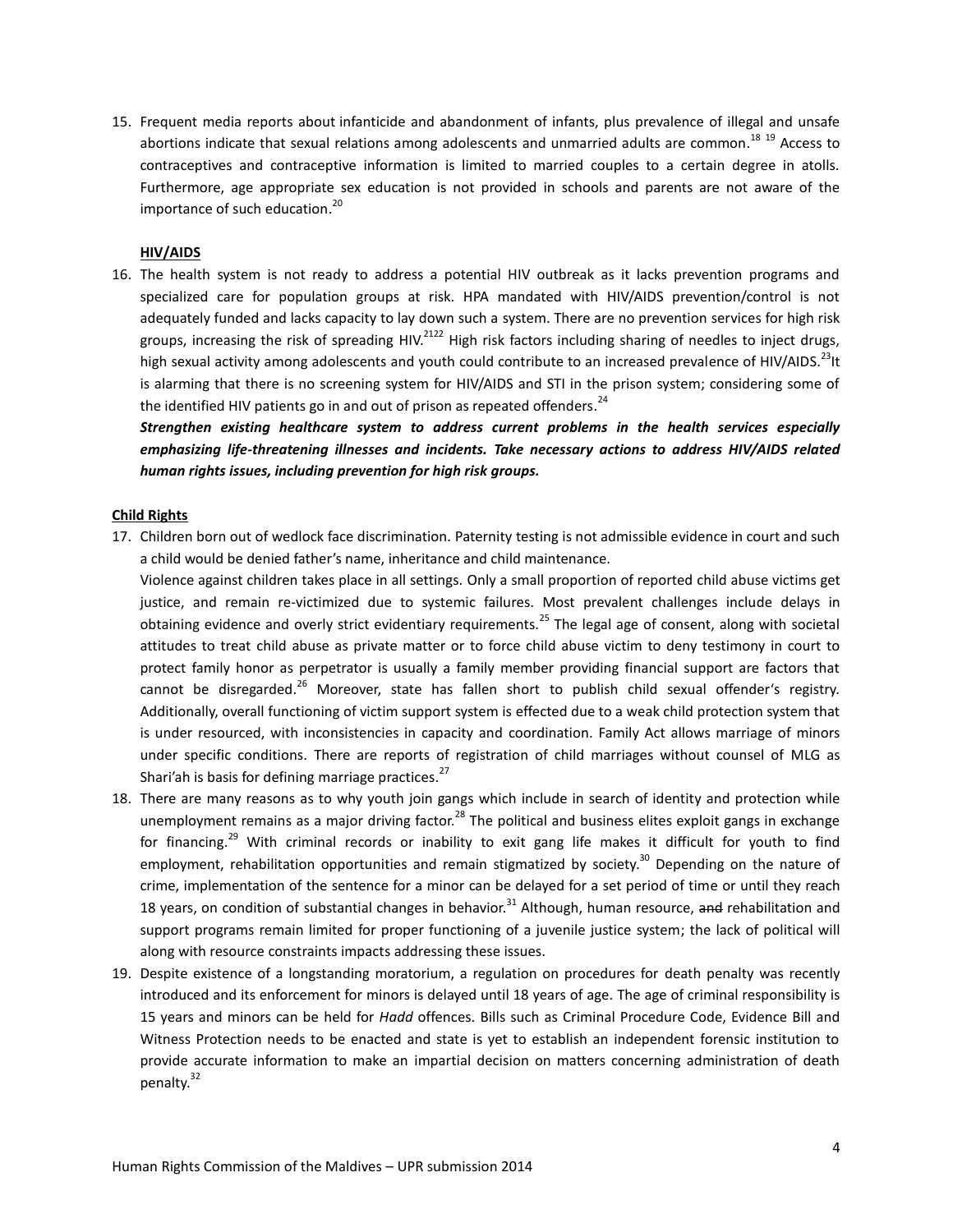*Enact evidence bill, witness protection bill, criminal procedure code and Juvenile Justice Bill. Strengthen coordination amongst stakeholders dealing with child abuse and rehabilitation measures of victims. Abolish child marriages. Improve availability of counseling facilities at educational institutions. Establish independent forensic institution and abolish death penalty for minors.*

#### <span id="page-4-0"></span>**Women's Rights**

- 20. Absence of requisite procedures, inconsistencies in institutional applications and lack of sensitivity among law enforcement and judiciary towards DV are fundamental issues faced in implementation of DV Act. MPS failed to meet legislative deadline to submit the annual report to FPA. Limited capacity of investigators and their belief that such cases are family matters inhibit victims from getting redress.<sup>33</sup> FPA with a mandate to combat DV is not provided with necessary financial and human resources. Reporting of DV cases remain low as a result of lack of confidence in the system, fear of intimidation by perpetrators, stigmatization and inadequate information on protection measures. There is no proper reintegration mechanism. There are no strict punishments to perpetrators of DV although the state has reported otherwise in the "mid-term assessment of implementation of UPR" on recommendation (100.64).<sup>34</sup> However, violation of a protection order is a punishable offense as that of a court order violation.
- 21. Increase in religious conservatism, cultural norms and stereotypical roles depicted by society inhibit women's equitable participation in public life.<sup>35</sup> Women remain under represented in all branches of the state and efforts to secure legislative quotas remain unsuccessful.
- 22. Government has agreed to remove the reservation for Article 16.  $1(a)(b)(e)(g)(h)$  and 2 of CEDAW, however, no concrete action has been taken.

*Take concrete measures to implement DV Act. Introduce appropriate punishments in DV Act. Remove reservations from Article 16 of CEDAW. Introduce legislative quotas for women representation.* 

#### <span id="page-4-1"></span>**Labour**

23. Government is yet to establish minimum wage and unemployment benefit. Non-existence of minimum wage has a detrimental effect for employees working in private sector, especially migrant workers. There is an alarming rise in unemployment especially among youth and women.<sup>36</sup> Additionally, lack of opportunity is one of the main reasons for being unemployed.<sup>37</sup> Sexual harassment at workplace remains a daunting reality.<sup>38</sup>The bulk of complaints received by state institutions are related to unfair dismissal, wage claims, breach of contract and violation of employment rights of migrant workers. The monitoring efforts of government are hindered due to budgetary constraints. Implementation of employment Act remains a key issue in realizing employment rights.

*Establish minimum wage and unemployment benefit. Strengthen measures to ensure implementation of Employment Act.*

#### <span id="page-4-2"></span>**Migrant Workers**

24. Migrant workers are subjected to inhumane conditions like being accommodated in overcrowded places which lack proper ventilation, adequate sanitary facilities and limited accessibility to water.<sup>39</sup> Maltreatment and negative attitudes towards migrant workers are a concern. Accessing services from LRA is a challenge for migrant workers based at atolls due to transportation difficulties as many remain reluctant to seek assistance for fear of deportation due to undocumented status.

#### *Ratify ICMW.*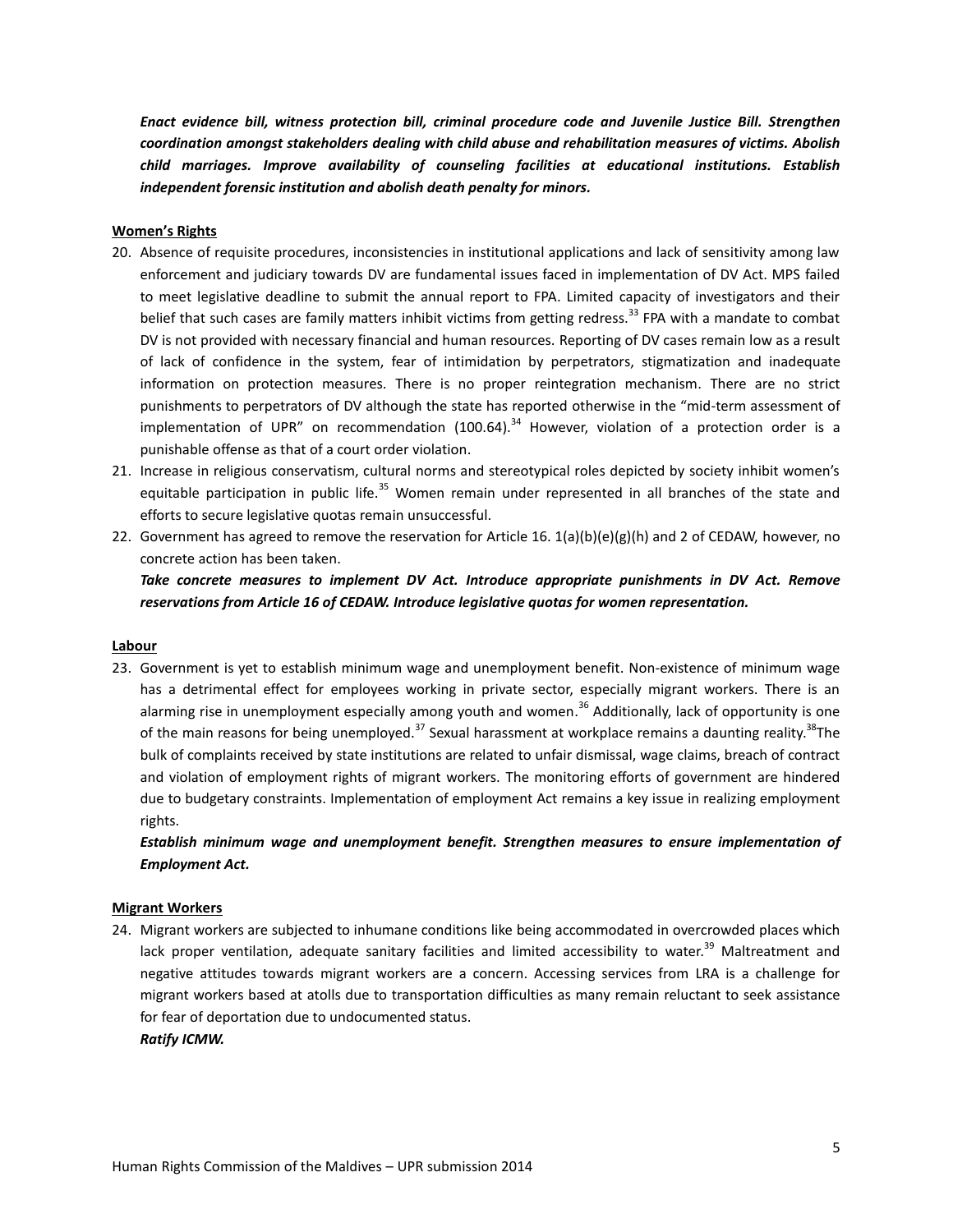#### <span id="page-5-0"></span>**Religious Extremist Ideologies**

25. There are reports of unregistered marriages encouraged by some religious scholars claiming that registering marriages with the Courts are un-Islamic and unnecessary.<sup>40 41</sup> State institutions acknowledge this information and raised concerns that children born to such marriages could face serious legal issues. Similarly women in such marriages are bound to face social and legal consequences.<sup>42</sup> Conservative beliefs that promote women as inferior to men are being spread at an alarming level. Many women believe that their role in society is to be submissive wives and in raising children.<sup>43</sup> There are roughly 400 children being withheld from attending school by their parents due to religious beliefs.<sup>44</sup>

*Take appropriate measures to deal with ideologies and practices that lead to cultural and societal problems.*

# <span id="page-5-1"></span>**Disability**

- 26. Disability rights are not mainstreamed into government policies and action plans. Many public buildings including HRCM are not accessible for PwDs. The level of education among PwDs remains significantly low, and a high percentage of them are unemployed. The state has so far failed to take effective systemic action to provide employment opportunities to PwDs.
- 27. For children with severe and multiple disabilities, right to education is yet to be realized in the school system. Children with disabilities do not have equal opportunities, facilities, resources and treatment in educational and healthcare systems compared with those without disabilities and they face ill treatment at schools as well as in the community.<sup>45</sup>

*Mainstream disability rights into government policies and action plans. Ensure that PwDs have equal access to education, employment and healthcare without any discrimination.*

# <span id="page-5-2"></span>**Education**

28. Despite policy initiatives by MoE to establish compulsory education till grade 10, legislative framework on education needs to take effect. Corporal punishment is prohibited in schools, yet 8 percent of students attending secondary schools experienced violence perpetrated by teachers.<sup>46</sup> The education system lacks capacity to provide psychosocial support for child abuse victims and deal with children with challenging behaviors. There are inconsistencies in availability of educational services. Moreover, opportunities and focus on vocational training remains low. An effective system to improve the performance of teachers needs to be in place. Many schools focus on brighter students and neglect to provide additional support for low performers.<sup>47</sup> Learning outcomes for primary and secondary levels are modest and examination pass rates are generally poor.<sup>48</sup> There is no proper system in place to measure indicators such as low attendance and drop-out rates. Lack of financial support to pursue higher education is also a challenge.

Right to education is not provided for children in conflict with the law, in pretrial detention and in prison.

*Enact Education bill. Take concrete efforts to eradicate the disparities in the availability of educational services. Improve the quality of education progressively.*

#### <span id="page-5-3"></span>**Drug Abuse**

29. Drug abuse remains a serious concern and studies show that it is predominantly a male phenomenon.<sup>49</sup> Knowledge of drug use among females remains limited. Prevalence of drug abuse along with increase in crime rate places youth at high risk of deviant behavior.<sup>50</sup> Minors are targeted and exploited in trafficking of drugs.<sup>51</sup>. There are no drug treatment services available during the period of remand and detention. Establishment of a halfway house, drug offender remand center and rehabilitation center for children do not exist although specified in the recent Drugs Act. It is impractical to accommodate the increasing demand for rehabilitation and detoxification services as state has not taken concrete efforts to improve client capacity and services. Concurrently many remain pessimistic about effectiveness of the treatment. Budgetary and human resource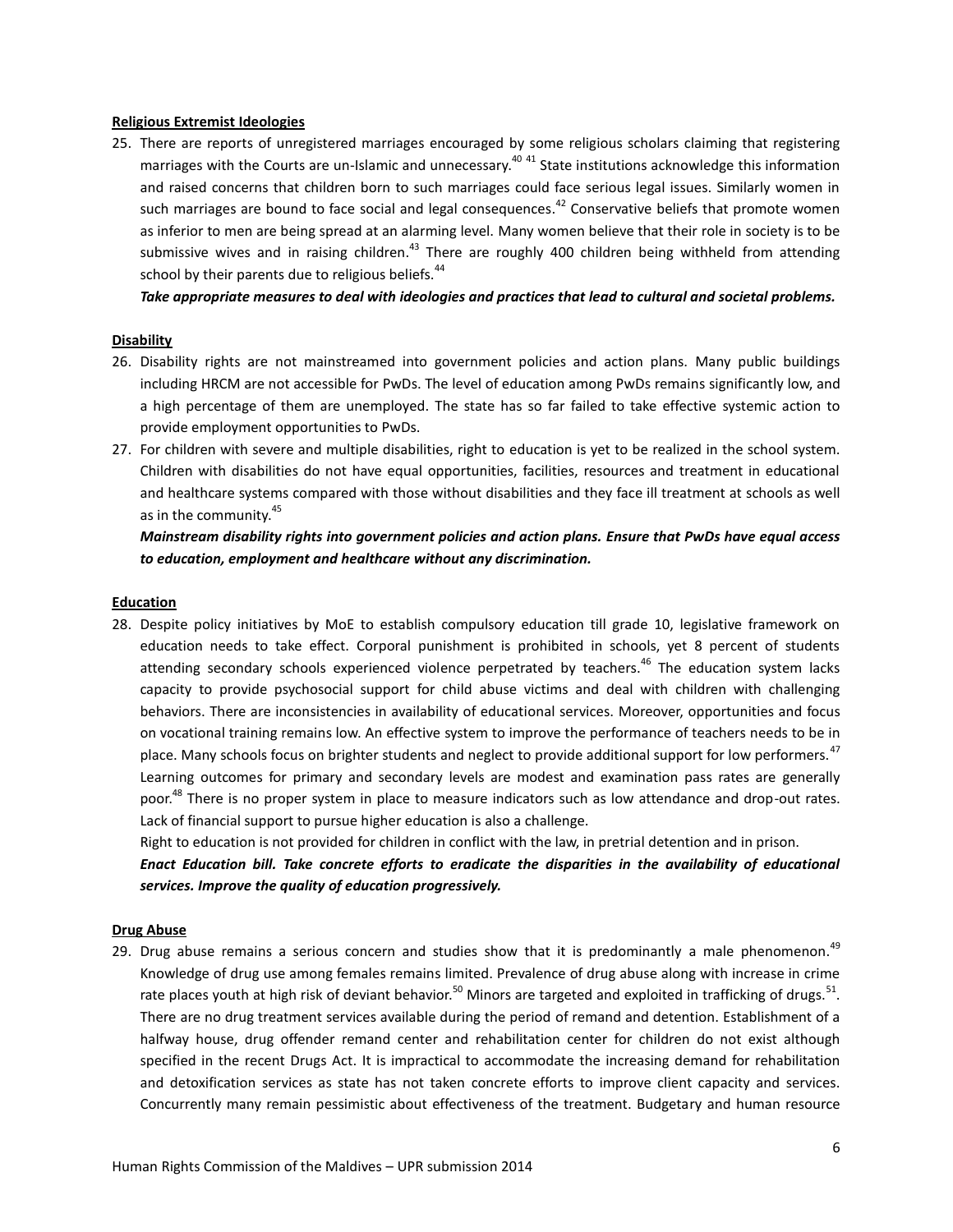constraints remain the rationale for inadequate capacity, functioning of existing facilities and formulation of regulations.

*Formulate an action plan to fully implement Drug Act and accelerate measures to expand the accessibility and availability of drug treatment.*

# <span id="page-6-0"></span>**IDPs**

30. Since 2004 Tsunami 252 persons are still living as IDPs in 6 islands. *Expedite provision of permanent housing for all IDPs of 2004 Tsunami.*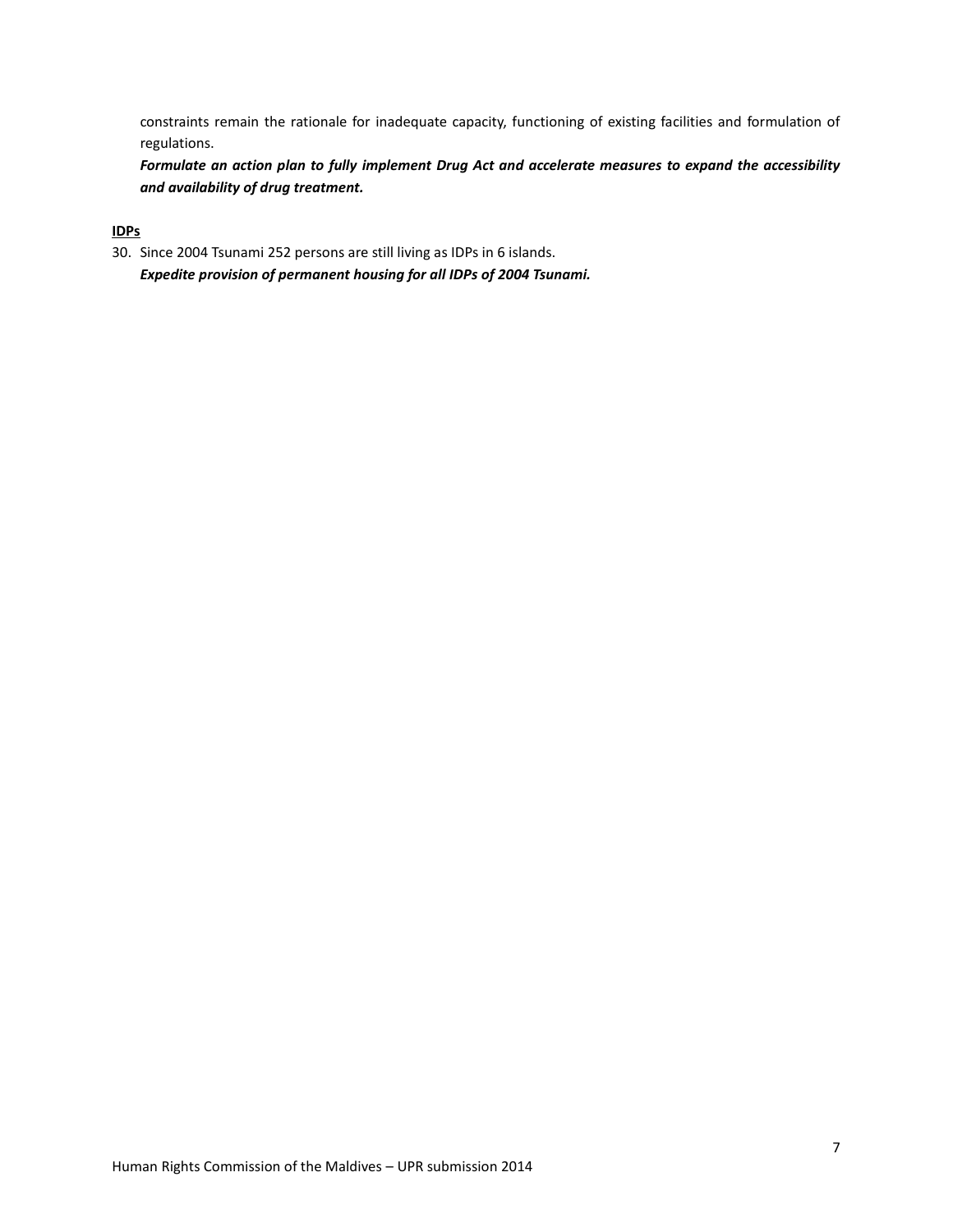5 HRCM.(2012).*Shadow report under International Covenant on Civil and Political Rights in response to Maldives Shadow report.*

<sup>6</sup>Permanent Mission of Republic of Maldives to the United Nation's Office at Geneva (2013). Statement at the Interactive

dialogue with Special Rapporteur of Independence of Judges and Lawyers. Retrieved 27<sup>th</sup> August 2014 from [http://minivannews.com/files/2013/06/Maldives\\_Concerned\\_08.pdf](http://minivannews.com/files/2013/06/Maldives_Concerned_08.pdf)

 $<sup>7</sup>$  Information obtained from stakeholder meetings June to August 2014</sup>

8 Transparency Maldives.(2013). *Global Corruption Barometer.*Retrieved 27th August 2014 from <http://www.transparency.org/gcb2013/country/?country=maldives>

9 Supreme Court. (2013). *Circular number 2013/02/SC*. Retrieved August 25, 2014 from <http://supremecourt.gov.mv/mediafolder/2013-02-sc.pdf>

<sup>10</sup>Minivan News (2014).*Rilwan's abduction is a threat to all, says Maldives media. Retrieved August 24, 2014 from* 

<http://minivannews.com/politics/rilwan%E2%80%99s-abduction-is-a-threat-to-all-says-maldives-media-89768>

<sup>11</sup>HRCM.(2012).Shadow report under International Covenant on Civil and Political Rights in response to Maldives Shadow report.  $12$  Ibid

<sup>13</sup> HRCM(2013,).Retrieved 07<sup>th</sup> September 2014 from<http://hrcm.org.mv/dhivehi/news/page.aspx?id=310>

<sup>14</sup> HRCM.(2013)*HRCM Sends letter to Home Ministry condemning threats and intimidation of civil society.* Retrieved 24th August 2014 fro[m http://www.hrcm.org.mv/news/page.aspx?id=167](http://www.hrcm.org.mv/news/page.aspx?id=167)

<sup>15</sup> HRCM.(2009). *Rapid Assessment of the Employment Situation in the Maldives*. [online] Human Rights Commission of the Maldives Available at[: http://www.hrcm.org.mv/Publications/otherreports/TheEmploymentSituationintheMaldivesEng.pdf](http://www.hrcm.org.mv/Publications/otherreports/TheEmploymentSituationintheMaldivesEng.pdf) [Accessed on 28th May 2012]

<sup>16</sup>Human Rights Commission of the Maldives (2012). Atoll Monitoring report (unpublished), HRCM

<sup>17</sup>Haveeru Online. (2014). *IGMH transfuses HIV positive blood to pregnant woman.* Retrieved August 23, 2014 from <http://www.haveeru.com.mv/news/53821>

<sup>18</sup> UNFPA Maldives (2011) *Reproductive Health Knowledge and Behaviour of Young Unmarried Women in Maldives* Retrieved 27the August 2014 fro[m http://countryoffice.unfpa.org/maldives/drive/UNFPARHReport\\_reduced.pdf](http://countryoffice.unfpa.org/maldives/drive/UNFPARHReport_reduced.pdf)

<sup>19</sup>Department of National Planning (2012).*ICPD Beyond 2014, Maldives Operational Review 2012, Progress, Challenges and Way forward.* Retrieved May 25, 2014from [http://www.planning.gov.mv/publications/2013/ICPD%20Beyond%202014%20-](http://www.planning.gov.mv/publications/2013/ICPD%20Beyond%202014%20-%20Maldives%20Operational%20Review%202012-13.05.2013.pdf) [%20Maldives%20Operational%20Review%202012-13.05.2013.pdf](http://www.planning.gov.mv/publications/2013/ICPD%20Beyond%202014%20-%20Maldives%20Operational%20Review%202012-13.05.2013.pdf)

<sup>20</sup>Human Rights Commission of the Maldives (2012).*Atoll Monitoring report* (unpublished),HRCM

**<sup>21</sup>** Minivan News (2014).*Health Ministry seeks to protect mothers and infants from HIV "time bomb".* Retrieved June 5, 2014 fro[mhttp://minivannews.com/society/health-ministry-seeks-to-protect-mothers-and-infants-from-hiv-time-bomb-84107](http://minivannews.com/society/health-ministry-seeks-to-protect-mothers-and-infants-from-hiv-time-bomb-84107)

<sup>22</sup>Information obtained from stakeholder meetings June to August 2014

 $23$  Ibid

 $\overline{\phantom{a}}$ 

 $24$  Ibid

<sup>25</sup>Information obtained from stakeholder meetings June to August 2014

<sup>26</sup>Information obtained from Stakeholder meetings June to August 2014

<sup>27</sup>Human Rights Commission of the Maldives. (2013). *Atoll monitoring trip 2012*(unpublished internal document)

<sup>28</sup> UNDP, Maldives (2014).*Maldives human development report 2014 bridging the divide: Addressing vulnerability, reducing inequality.* Retrieved 9th August 2014 from

[http://www.mv.undp.org/content/dam/maldives/docs/Policy%20and%20Inclusive%20Growth/Maldives\\_HDR\\_2014/Maldives\\_](http://www.mv.undp.org/content/dam/maldives/docs/Policy%20and%20Inclusive%20Growth/Maldives_HDR_2014/Maldives_HDR2014_Full_Report.pdf) [HDR2014\\_Full\\_Report.pdf](http://www.mv.undp.org/content/dam/maldives/docs/Policy%20and%20Inclusive%20Growth/Maldives_HDR_2014/Maldives_HDR2014_Full_Report.pdf)

 $30$  Ibid

<sup>31</sup>UNICEF, Maldives. HRCM (2011).*Child participation in the Maldives: an assessment of knowledge* .Retrieved 5th August 2014 fro[m http://www.hrcm.org.mv/publications/otherreports/ChildParticipationInTheMaldives-AnAssessmentOfKnowledge.pdf](http://www.hrcm.org.mv/publications/otherreports/ChildParticipationInTheMaldives-AnAssessmentOfKnowledge.pdf)

<sup>32</sup> Human Rights Commission of the Maldives (2012).Shadow report under International Covenant on Civil and Political Rights in *response to Maldives Shadow report.* Retrieved 17th August 2014 from

[http://hrcm.org.mv/publications/otherreports/HRCM\\_Shadow\\_report\\_to\\_ICCPR.pdf](http://hrcm.org.mv/publications/otherreports/HRCM_Shadow_report_to_ICCPR.pdf)

 $33$  Information obtained from stakeholder meetings June to August 2014

<sup>&</sup>lt;sup>1</sup> The Asia Foundation. (2012). *Rapid Situation Assessment of Gangs in Male', Maldives 2012. Retrieved September 4, 2014* from <http://asiafoundation.org/resources/pdfs/GangViolenceReportFINAL.pdf>

<sup>&</sup>lt;sup>2</sup>National Aids Programme, Centre for Community Health and Disease Control, Ministry of Health and Family (2010-2011). *Country Progress Report.* Retrieved May 19,2014, from

http://www.unaids.org/en/dataanalysis/knowyourresponse/countryprogressreports/2012countries/ce\_MV\_Narrative\_Report[ 1].pdf

<sup>3</sup> HRCM.(2009). *Rapid Assessment of the Employment Situation in the Maldives.*

<sup>4</sup> HRCM.(2011) *SIX YEARS ON – THE RIGHTS SIDE OF LIFE, The second Maldives baseline human rights survey.*

 $\overline{^{29}}$  Ibid